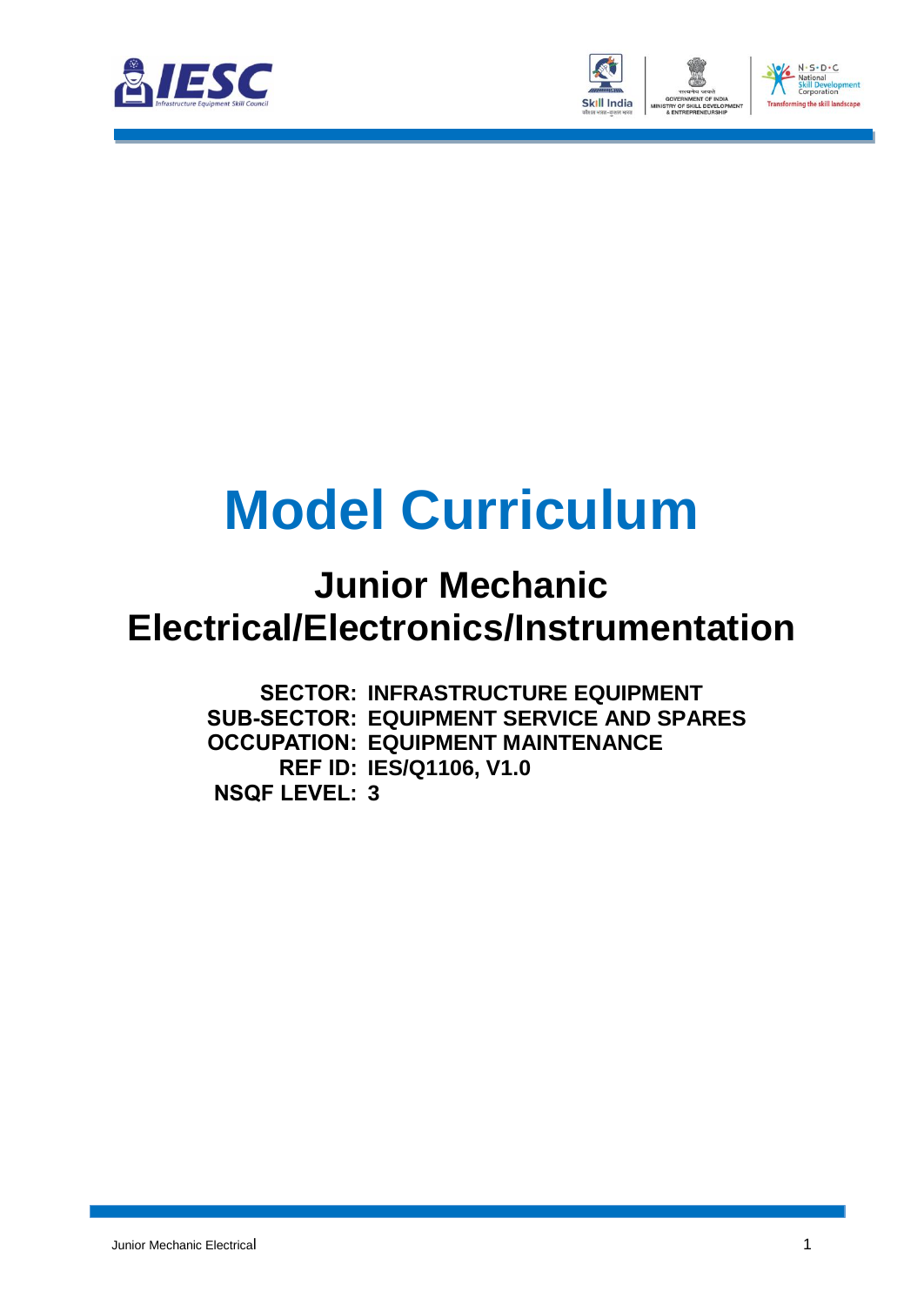



| Skill India<br>कौशल भारत-कशल भारत | ESC<br>Certificate                                                                                                                                                            | $\cdot$ S $\cdot$ D $\cdot$ C<br>lational<br><b>Skill Development</b><br>Corporation<br><b>Transforming the skill landscape</b> |  |  |
|-----------------------------------|-------------------------------------------------------------------------------------------------------------------------------------------------------------------------------|---------------------------------------------------------------------------------------------------------------------------------|--|--|
|                                   | <b>CURRICULUM COMPLIANCE TO</b><br><b>QUALIFICATION PACK - NATIONAL OCCUPATIONAL</b><br><b>STANDARDS</b>                                                                      |                                                                                                                                 |  |  |
|                                   | is hereby issued by the                                                                                                                                                       |                                                                                                                                 |  |  |
|                                   | <b>INFRASTRUCTURE EQUIPMENT SKILL COUNCIL</b>                                                                                                                                 |                                                                                                                                 |  |  |
| for the                           |                                                                                                                                                                               |                                                                                                                                 |  |  |
|                                   | <b>MODEL CURRICULUM</b>                                                                                                                                                       |                                                                                                                                 |  |  |
|                                   | Complying to National Occupational Standards of<br>Job Role/ Qualification Pack: 'Junior Mechanic Electrical/Electronic/Instrumentation'<br>QP No. 'IES/ Q 1106 NSQF Level 3' |                                                                                                                                 |  |  |
| Date of Issuance:                 | July 1st, 2016                                                                                                                                                                |                                                                                                                                 |  |  |
| . Valid up to:                    | March 31st, 2017                                                                                                                                                              | <b>Authorized Signatory</b><br>(Infrastructure Equipment Skill Council)                                                         |  |  |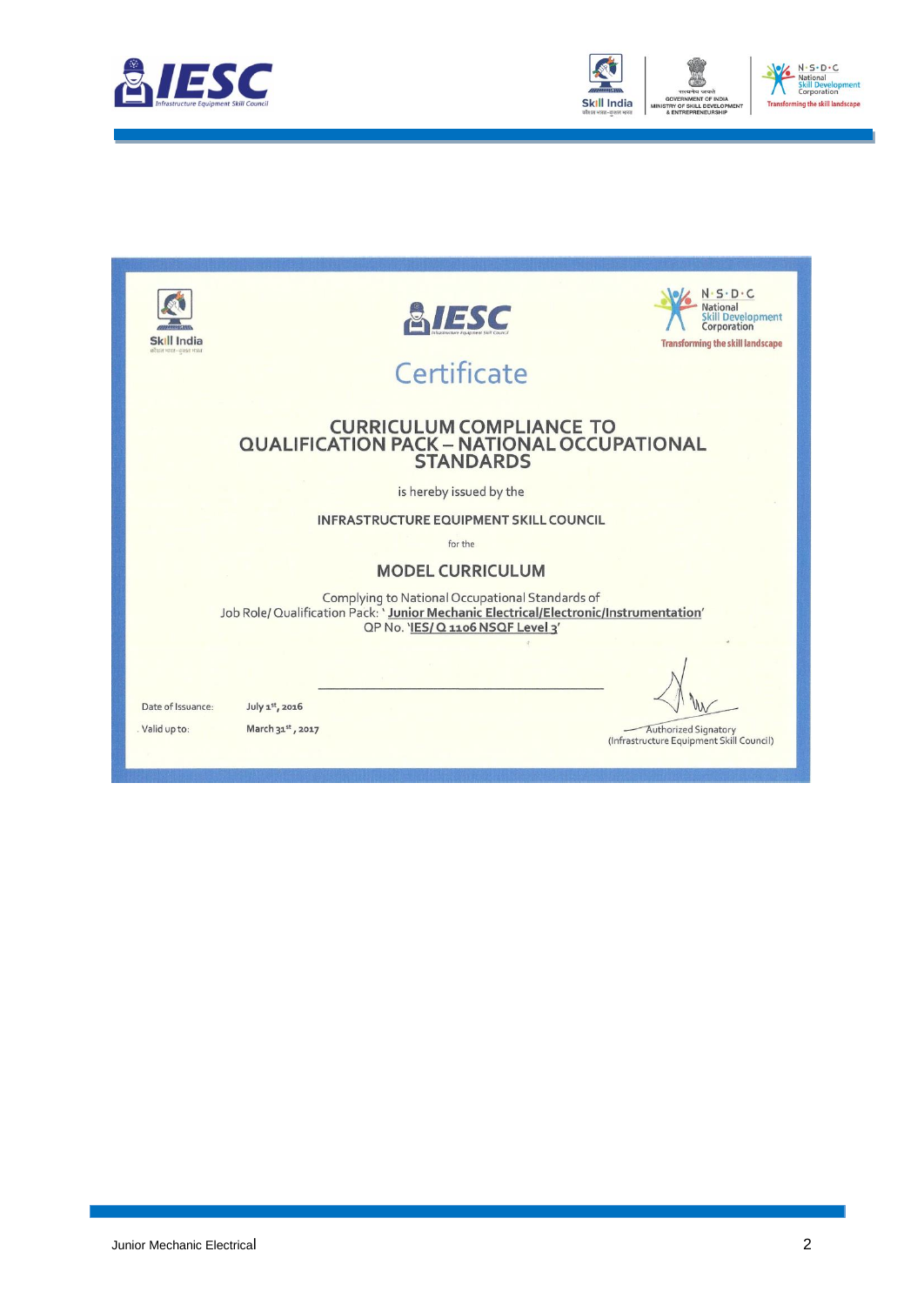



### **TABLE OF CONTENTS**

| 1. Curriculum                    | -04 |
|----------------------------------|-----|
| 2. Trainer Prerequisites         | 10  |
| 3. Annexure: Assessment Criteria | 11  |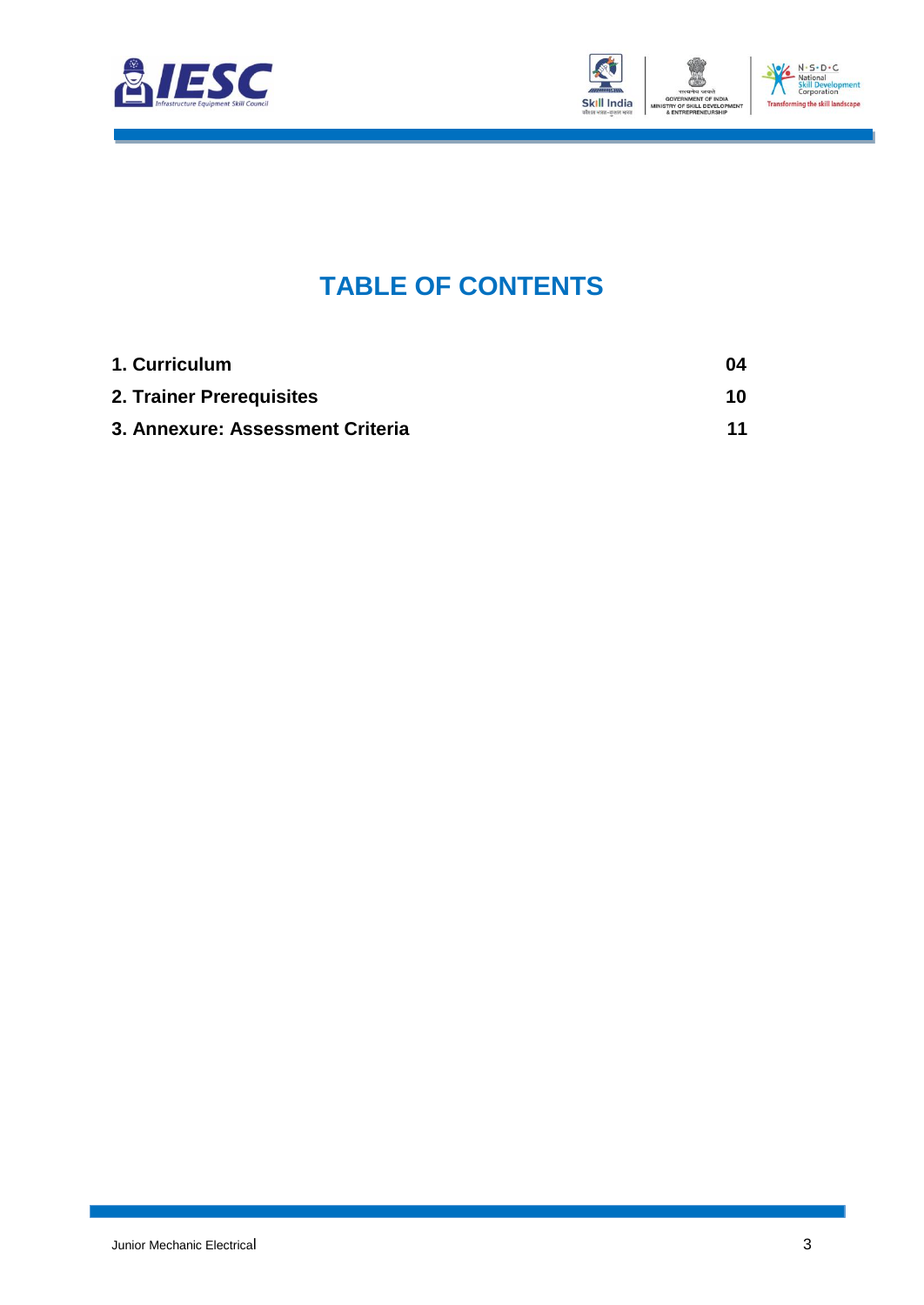



## **Junior Mechanic Electrical/Electronics/Inst rumentation**

#### **CURRICULUM / SYLLABUS**

This program is aimed at training candidates for the job of a "Junior Mechanic Electrical/Electronics/Instrumentation", in the "Infrastructure Equipment" Sector/Industry and aims at building the following key competencies amongst the learner

| <b>Program Name</b>                              | <b>Junior Mechanic Electrical/Electronic/Instrumentation</b>                                                                                                                                                                                                                                                                                                                                                                                                                                                                                                                                                                                                                                                                                                                                      |  |  |  |  |
|--------------------------------------------------|---------------------------------------------------------------------------------------------------------------------------------------------------------------------------------------------------------------------------------------------------------------------------------------------------------------------------------------------------------------------------------------------------------------------------------------------------------------------------------------------------------------------------------------------------------------------------------------------------------------------------------------------------------------------------------------------------------------------------------------------------------------------------------------------------|--|--|--|--|
| <b>Qualification Pack</b><br>Name & Reference ID | IES/Q1106                                                                                                                                                                                                                                                                                                                                                                                                                                                                                                                                                                                                                                                                                                                                                                                         |  |  |  |  |
| <b>Version No.</b>                               | <b>Version Update Date</b><br>1.0                                                                                                                                                                                                                                                                                                                                                                                                                                                                                                                                                                                                                                                                                                                                                                 |  |  |  |  |
| <b>Pre-requisites to</b><br><b>Training</b>      | Preferably Class 8th Standard                                                                                                                                                                                                                                                                                                                                                                                                                                                                                                                                                                                                                                                                                                                                                                     |  |  |  |  |
| <b>Training Outcomes</b>                         | After completing this programme, participants will be able to:<br>Assist in carrying out repairs and maintenance of<br>equipment's electrical assemblies and sub-assemblies.<br>Basic working of electrical assemblies & systems,<br>identification and use of hand tools and equipment, techniques<br>for removal of defective components and fitment after<br>rectification.<br>Maintain the work area, tools and machine to support<br>$\bullet$<br>operations. Maintenance of work area, tools and equipment,<br>various cleaning agents and their use, safety precautions &<br>measures<br>Comply with workshop health and safety guidelines.<br>$\bullet$<br>Health, safety and environment policies; personal protective<br>equipment, fire-fighting equipment, basic first aid for common |  |  |  |  |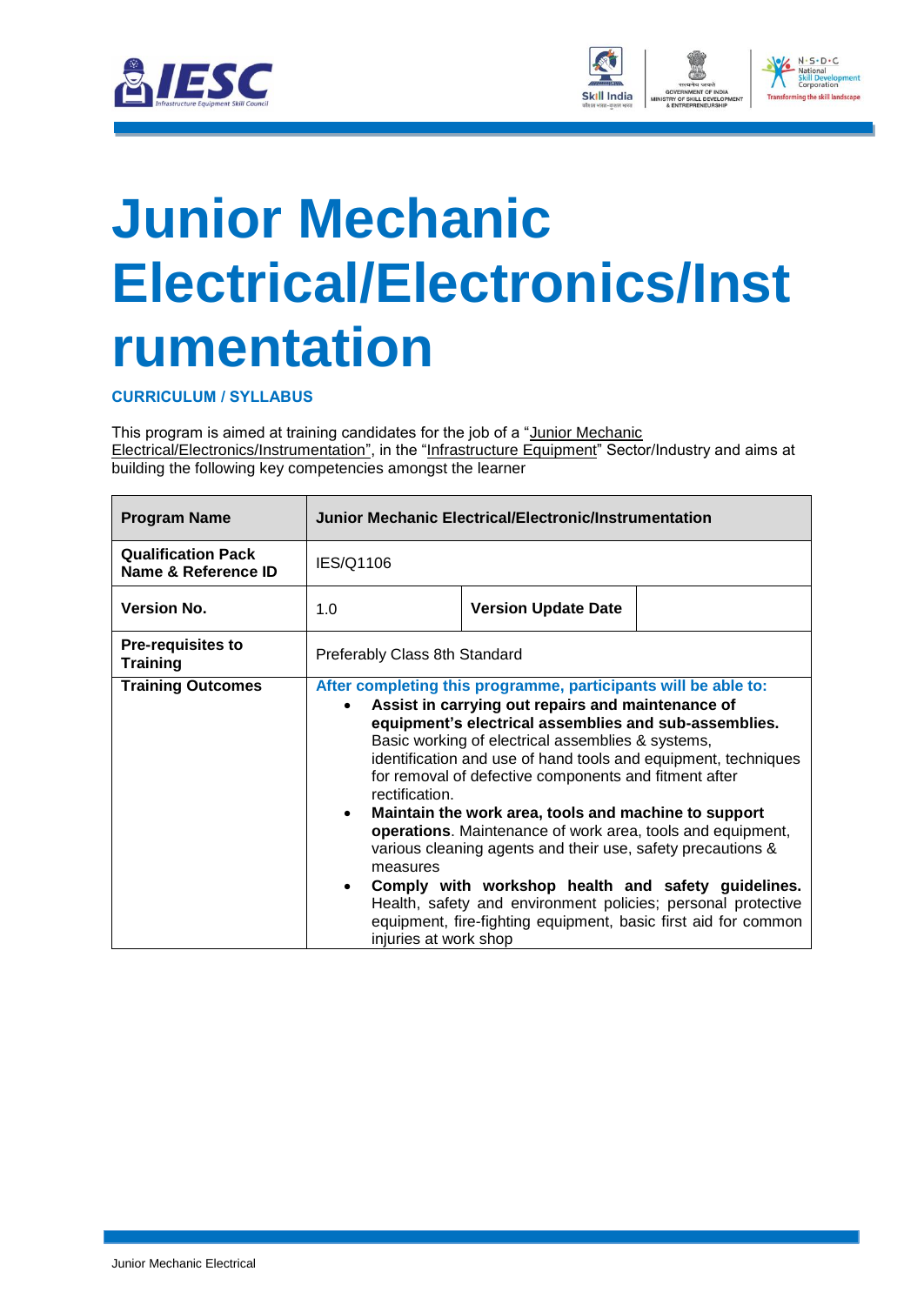



This course encompasses  $\underline{4}$  out of  $\underline{4}$  National Occupational Standards (NOS) of "Junior Mechanic ELlectrical/Electronics/Instrumentaion" Qualification Pack issued by "Infrastructure Equipment Skill <u>Council</u>".

| Sr.<br>No. | <b>Module</b>                                                                                                                                                                                                                                                 | <b>Key Learning Outcomes</b>                                                                                                                                                                                                                                                                                                                                                                                                                                                                                                                                                                                                                                                                                                                                                                                                                                                                                                                                                                                                                                                                                                                                                                                                                                                                                                                                                                                                                                                                                                                                                                                                                                                                                                                                       | <b>Equipment Required</b>                                                                                                                                                                                                                                                                                                                                                                                                                                                                                                                                                                                                        |
|------------|---------------------------------------------------------------------------------------------------------------------------------------------------------------------------------------------------------------------------------------------------------------|--------------------------------------------------------------------------------------------------------------------------------------------------------------------------------------------------------------------------------------------------------------------------------------------------------------------------------------------------------------------------------------------------------------------------------------------------------------------------------------------------------------------------------------------------------------------------------------------------------------------------------------------------------------------------------------------------------------------------------------------------------------------------------------------------------------------------------------------------------------------------------------------------------------------------------------------------------------------------------------------------------------------------------------------------------------------------------------------------------------------------------------------------------------------------------------------------------------------------------------------------------------------------------------------------------------------------------------------------------------------------------------------------------------------------------------------------------------------------------------------------------------------------------------------------------------------------------------------------------------------------------------------------------------------------------------------------------------------------------------------------------------------|----------------------------------------------------------------------------------------------------------------------------------------------------------------------------------------------------------------------------------------------------------------------------------------------------------------------------------------------------------------------------------------------------------------------------------------------------------------------------------------------------------------------------------------------------------------------------------------------------------------------------------|
| 1          | <b>Repairs &amp;</b><br><b>Maintenance of</b><br><b>Equipment's</b><br><b>Electrical System</b><br><b>Theory Duration</b><br>(hh:mm)<br>30:00<br><b>Practical Duration</b><br>(hh:mm)<br>70:00<br><b>Corresponding NOS</b><br><b>Code</b><br><b>IES/N1106</b> | Organisational Context. Know the<br>following:<br>Organisation structure, reporting and<br>escalation procedure and time line.<br>Performance standards and<br>$\bullet$<br>procedures in the company.<br>Work target and review mechanism /<br>$\bullet$<br>feedback with supervisor<br>Location and process for storage<br>$\bullet$<br>and disposal of waste.<br><b>Technical Knowledge. Learn the</b><br>following:<br>Fundamentals of Electricals.<br>$\bullet$<br>Common symbols used in electrical<br>$\bullet$<br>circuit diagrams.<br>Methods to identify parts &<br>$\bullet$<br>components like fuses, relays,<br>solenoids, bulbs and wirings.<br>Basic working of various electrical<br>$\bullet$<br>system parts like battery, starter<br>motor, alternator, fuses, relays<br>solenoids and other instruments<br>Manufacturer's tech specs and brief<br>$\bullet$<br>service procedures for electrical<br>parts/ system in use.<br>Identification and use of various<br>$\bullet$<br>hand & power tools; and their<br>calibration.<br>Specs and grade of lubricants; their<br>$\bullet$<br>identification & usage.<br>Procedure for removal of electrical<br>$\bullet$<br>parts / components from the<br>system/equipment<br>Procedure for further removing sub-<br>$\bullet$<br>parts/ sub-components.<br>Technique of laying out removed<br>parts in logical sequence to aid re-<br>assembly<br>Methods of keeping components<br>$\bullet$<br>parts together after stripping.<br>Techniques used to diagnose faults<br>$\bullet$<br>through visual inspection.<br>Usage of tools in rectification ops<br>$\bullet$<br>like alignments tools, torque<br>wrenches and presses.<br>Usage of sealants and lubricants of<br>$\bullet$<br>correct specs. | Lab/workshop<br>$\bullet$<br><b>Electrical/Electronic</b><br>$\bullet$<br>/Instrumentation<br><b>System Assemblies</b><br>and Sub -<br>Assemblies / Parts<br>& Components<br>suitably mounted<br>on a platform.<br>Standard tools and<br>$\bullet$<br>lab eqpt for dis-<br>assembly and<br>assembly.<br>Cut-outs & models<br>$\bullet$<br>of major parts like<br>battery, starter<br>motor, alternator,<br>control panel<br>Class room<br>with<br>audio-video system<br>Manufacturers<br>$\bullet$<br>Electrical<br>System<br>/Repair<br>Service<br>Manual & Video<br>Safety video<br>$\bullet$<br><b>PPE Items</b><br>$\bullet$ |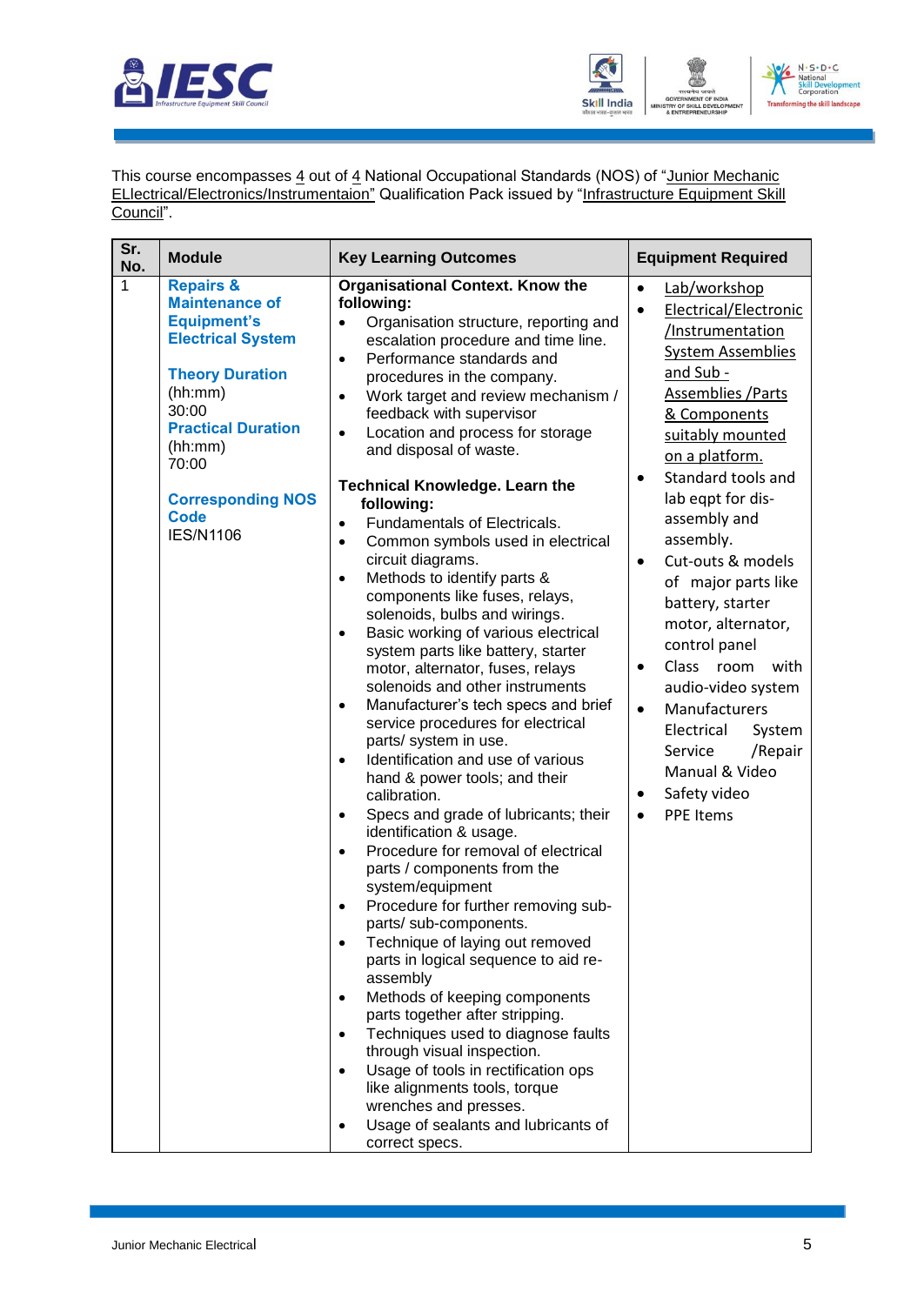





| Sr.<br>No. | <b>Module</b> | <b>Key Learning Outcomes</b>                                                                                                                                                                                                                                                                                                                                                                                                                                                                                                                                                                                                                                                                                                                                                                                                                                                                                                                                                                                                                                            | <b>Equipment Required</b> |
|------------|---------------|-------------------------------------------------------------------------------------------------------------------------------------------------------------------------------------------------------------------------------------------------------------------------------------------------------------------------------------------------------------------------------------------------------------------------------------------------------------------------------------------------------------------------------------------------------------------------------------------------------------------------------------------------------------------------------------------------------------------------------------------------------------------------------------------------------------------------------------------------------------------------------------------------------------------------------------------------------------------------------------------------------------------------------------------------------------------------|---------------------------|
|            |               | Techniques of cleaning and<br>$\bullet$<br>servicing different parts/components<br>of electrical system.<br>Procedure for re-fitment of<br>$\bullet$<br>part/component on the equipment                                                                                                                                                                                                                                                                                                                                                                                                                                                                                                                                                                                                                                                                                                                                                                                                                                                                                 |                           |
|            |               | <b>Skills - Core &amp; Professional</b><br>Read & understand general<br>instructions, maintenance manuals &<br>work orders related to equipment.<br>Record and document basic details<br>of repairs and maintenance carried<br>out.<br>Interact with mechanic / supervisors<br>$\bullet$<br>as necessary to seek clarifications &<br>understand issues.<br>Plan and organise repair<br>tasks with all concerned in most<br>efficient and cost effective way.<br><b>Performance Criteria. Execute the</b><br>following:<br><b>Breakdown Repair Assistance</b><br>Ensure availability of all tools, spares,<br>٠<br>consumables and equipment for<br>repairs.<br>Ensure tools and equipment are in<br>٠<br>appropriate condition & correctly<br>positioned for ensuing repair task<br>Disassemble<br>defective<br>part<br>$\bullet$<br>component safely for repairs as per<br>SOP.<br>Assist as instructed in service / repair<br>of defective part /component.<br>Ensure cleaning and lubrication of<br>parts etc as per guidelines.<br>Reassemble the same when repairs |                           |
|            |               | are complete.<br>Assist mechanic in preparing parts list for<br>procurement                                                                                                                                                                                                                                                                                                                                                                                                                                                                                                                                                                                                                                                                                                                                                                                                                                                                                                                                                                                             |                           |
|            |               | <b>Maintenance Work Assistance</b><br>Follow maintenance schedule as per<br>$\bullet$<br>manufacturers manual<br>Assist<br>replenish<br>change<br>or<br>$\bullet$<br>consumables as per manual<br>Assist in cleaning of filters and hose<br>$\bullet$<br>pipes.<br>Report if any part has to be changed<br>$\bullet$<br>or repaired as per guidelines.                                                                                                                                                                                                                                                                                                                                                                                                                                                                                                                                                                                                                                                                                                                  |                           |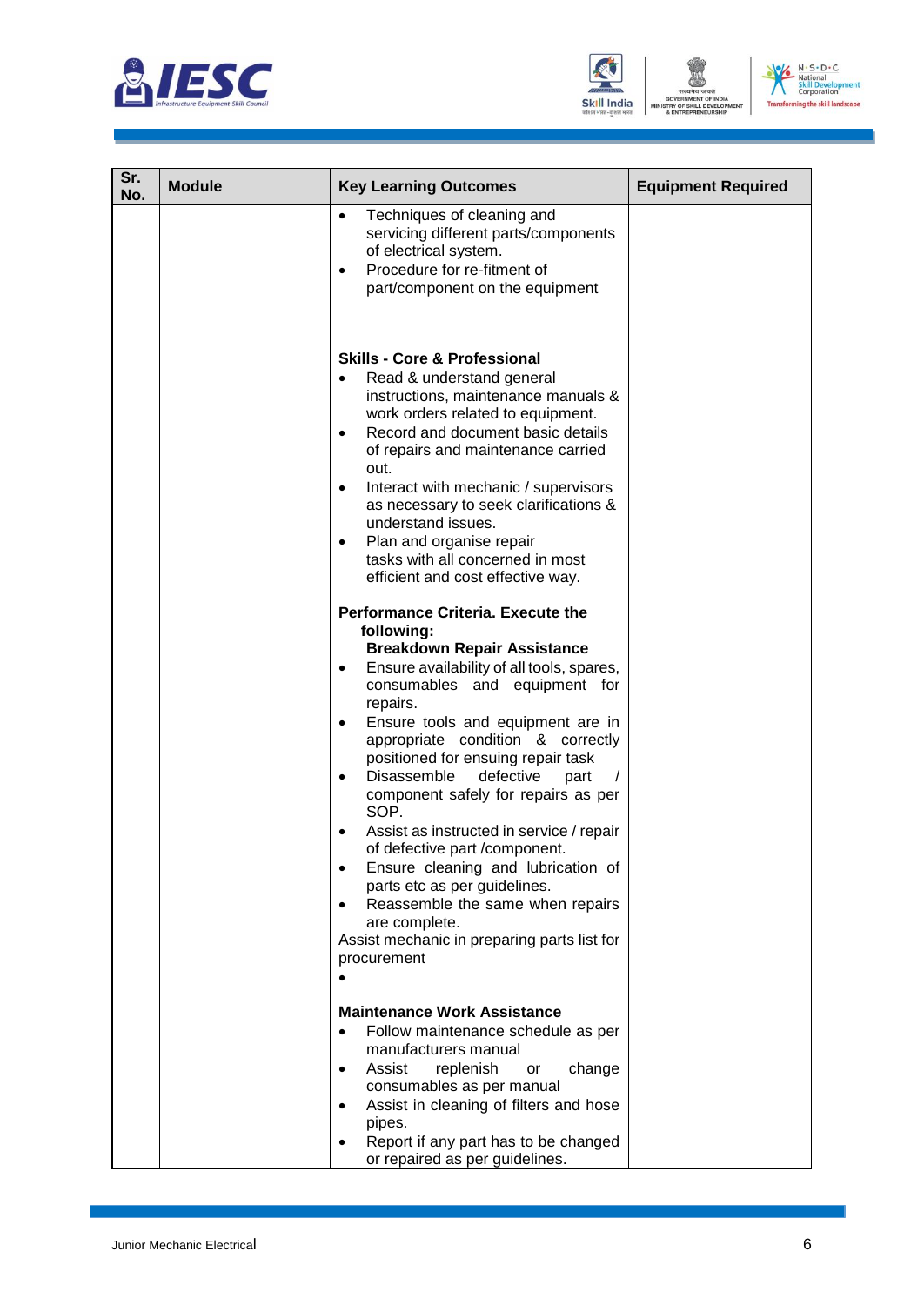





| Sr.<br>No.     | <b>Module</b>                                                                                                                                                                                                   | <b>Key Learning Outcomes</b>                                                                                                                                                                                                                                                                                                                                                                                                                                                                                                                                                                                                                                                                                                                                                                                                                                                                                                                                                                                                                                                                                                                                                                                                                                                                                                                                                                                                                                                                                                | <b>Equipment Required</b>                                                                                                                                                                                                             |
|----------------|-----------------------------------------------------------------------------------------------------------------------------------------------------------------------------------------------------------------|-----------------------------------------------------------------------------------------------------------------------------------------------------------------------------------------------------------------------------------------------------------------------------------------------------------------------------------------------------------------------------------------------------------------------------------------------------------------------------------------------------------------------------------------------------------------------------------------------------------------------------------------------------------------------------------------------------------------------------------------------------------------------------------------------------------------------------------------------------------------------------------------------------------------------------------------------------------------------------------------------------------------------------------------------------------------------------------------------------------------------------------------------------------------------------------------------------------------------------------------------------------------------------------------------------------------------------------------------------------------------------------------------------------------------------------------------------------------------------------------------------------------------------|---------------------------------------------------------------------------------------------------------------------------------------------------------------------------------------------------------------------------------------|
|                |                                                                                                                                                                                                                 | Perform/assist in visual inspection to<br>$\bullet$<br>check leakages and<br>Proper functioning of systems during<br>$\bullet$<br>post repair trials.                                                                                                                                                                                                                                                                                                                                                                                                                                                                                                                                                                                                                                                                                                                                                                                                                                                                                                                                                                                                                                                                                                                                                                                                                                                                                                                                                                       |                                                                                                                                                                                                                                       |
| $\overline{2}$ | <b>Maintain work area,</b><br>tools and machinery<br><b>Theory Duration</b><br>(hh:mm)<br>14:00<br><b>Practical Duration</b><br>(hh:mm)<br>30:00<br><b>Corresponding NOS</b><br><b>Code</b><br><b>IES/N7801</b> | <b>Organisational Context. Know</b><br>the<br>following:<br>Location of tools and equipment;<br>$\bullet$<br>procedure for issue and return<br>Responsibilities & time frame for<br>$\bullet$<br>resolving problems.<br>Technical<br>Knowledge.<br>Learn<br>the<br>following:<br>Besides technical knowledge related<br>$\bullet$<br>to repairs and maintenance should<br>know.<br>Lifting and handling procedures<br>$\bullet$<br>Different types of cleaning eqpt &<br>$\bullet$<br>their usage.<br>Different types of machine guards for<br>$\bullet$<br>equipment<br>Effects of contamination on products<br>$\bullet$<br>ie oil, dirt<br>Different ways of minimising waste<br>$\bullet$<br><b>Skills - Core &amp; Professional</b><br>In addition to core and generic skills<br>$\bullet$<br>listed above<br>Interact with mechanics/ supervisors<br>$\bullet$<br>to seek clarifications and understand<br>issues.<br>Plan and organise work area, tools,<br>$\bullet$<br>equipment & material to minimise<br>risks for health & safety<br>Performance Criteria. Execute the<br>following:<br>Work Area, Tools &<br><b>Machinery</b><br><b>Maintenance</b><br>Ensure a clean & hazard free work<br>$\bullet$<br>area<br>Maintain tools and equipment as per<br>$\bullet$<br>guidelines<br>Ensure good condition of machine<br>$\bullet$<br>safety guards.<br>Ensure safe handling of tools,<br>$\bullet$<br>equipment and machinery<br>Carry out cleaning as per schedule<br>$\bullet$<br>and limit of responsibility | Lab/workshop<br>$\bullet$<br>Standard tools and<br>$\bullet$<br>lab eqpt for dis-<br>assembly and<br>assembly.<br>Class room<br>with<br>$\bullet$<br>audio-video system<br>Safety video<br>$\bullet$<br><b>PPE Items</b><br>$\bullet$ |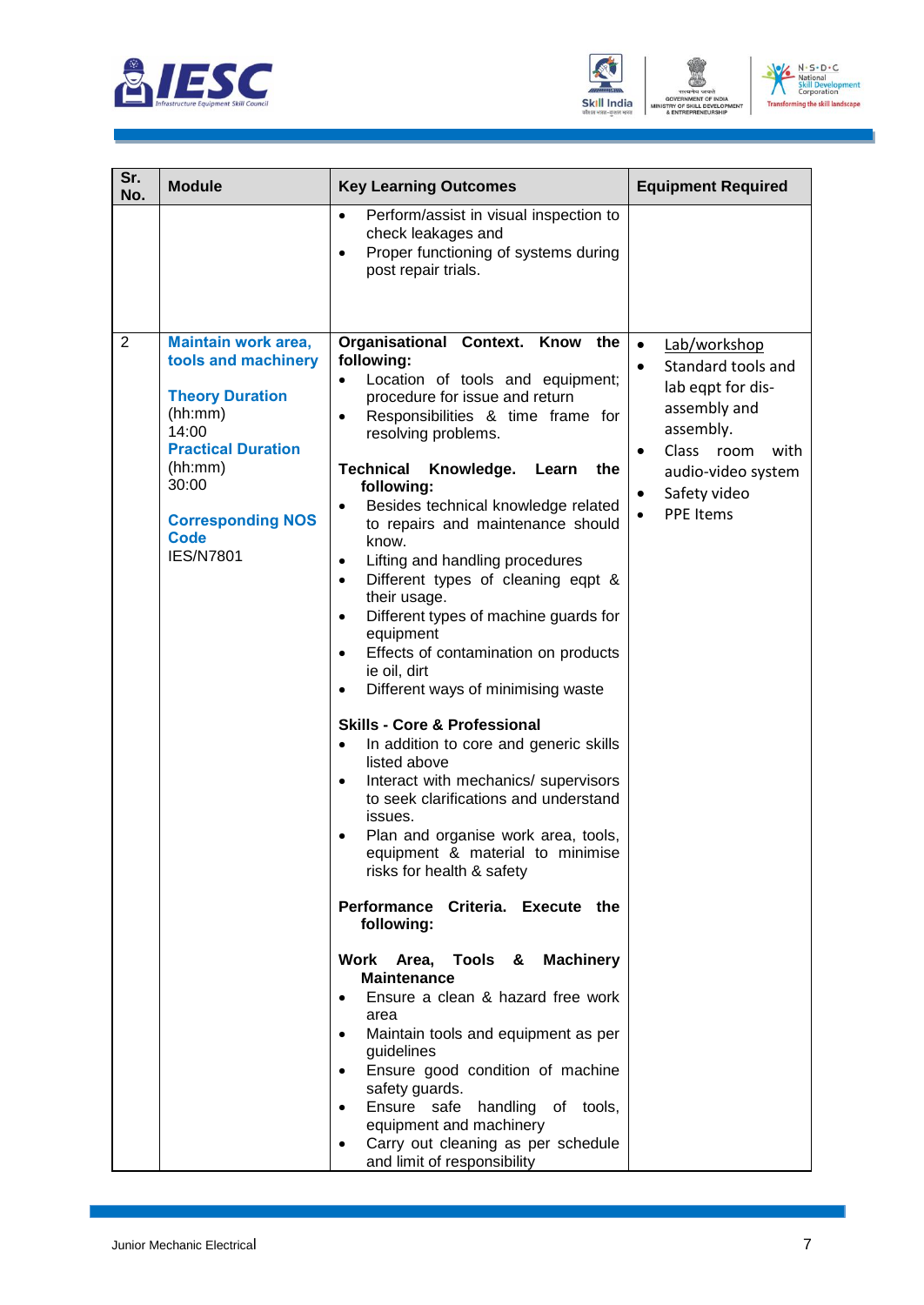





| Sr.<br>No. | <b>Module</b>                                                                                                                                                                                                                                 | <b>Key Learning Outcomes</b>                                                                                                                                                                                                                                                                                                                                                                                                                                                                                                                                                                                                                                                                                                                                                                                                                                                                                                                                                                                                                                                                                                                                                                                                                                                                                                                    | <b>Equipment Required</b>                                                                                                                                                                                   |
|------------|-----------------------------------------------------------------------------------------------------------------------------------------------------------------------------------------------------------------------------------------------|-------------------------------------------------------------------------------------------------------------------------------------------------------------------------------------------------------------------------------------------------------------------------------------------------------------------------------------------------------------------------------------------------------------------------------------------------------------------------------------------------------------------------------------------------------------------------------------------------------------------------------------------------------------------------------------------------------------------------------------------------------------------------------------------------------------------------------------------------------------------------------------------------------------------------------------------------------------------------------------------------------------------------------------------------------------------------------------------------------------------------------------------------------------------------------------------------------------------------------------------------------------------------------------------------------------------------------------------------|-------------------------------------------------------------------------------------------------------------------------------------------------------------------------------------------------------------|
|            |                                                                                                                                                                                                                                               | of<br>right<br>cleaning<br>Ensure<br>use<br>$\bullet$<br>material/equipment & methods<br>Report the need for maintenance<br>$\bullet$<br>and/or cleaning outside area of<br>responsibility<br>Follow instructions to minimise waste<br>$\bullet$<br>& ensure safe disposal of same<br>Assist in carrying out checks to<br>$\bullet$<br>ensure environmental conditions are<br>met                                                                                                                                                                                                                                                                                                                                                                                                                                                                                                                                                                                                                                                                                                                                                                                                                                                                                                                                                               |                                                                                                                                                                                                             |
| 3          | <b>Comply with</b><br><b>Workshop Health</b><br>and Safety<br><b>Guidelines</b><br><b>Theory Duration</b><br>(hh:mm)<br>06:00<br><b>Practical Duration</b><br>(hh:mm)<br>10:00<br><b>Corresponding NOS</b><br><b>Code</b><br><b>IES/N7602</b> | <b>Organisational Context. Know the</b><br>following:<br>Health, safety, environmental (HSE)<br>policies and guidelines of the<br>company & their importance<br>Reporting channel and<br>$\bullet$<br>documentation procedure for all<br><b>HSE related matters</b><br>Contact details of personnel<br>$\bullet$<br>responsible for HSE related matters<br>& in case of emergencies.<br>Location of workshop store, first aid<br>$\bullet$<br>station and assembly points<br><b>Technical Knowledge. Learn the</b><br>following:<br>OEMs guidelines for health, safety<br>$\bullet$<br>and security requirements.<br>Types, use and importance of<br>$\bullet$<br><b>Personal Protective Equipment</b><br>(PPE)<br>Types of common hazards and risks<br>$\bullet$<br>at workshop and preventive<br>measures.<br>Safe practices when working with<br>$\bullet$<br>tools and machines<br>In case of emergencies procedure to<br>$\bullet$<br>stop/ shut down machinery.<br>Common injuries and appropriate<br>$\bullet$<br>basic first aid treatment.<br>Firefighting equipment: Basic<br>$\bullet$<br>knowledge of handling and using<br>them.<br>Guidelines for transport, storage and<br>$\bullet$<br>disposal of hazardous materials and<br>waste<br>Safety signs/symbols and warnings<br>$\bullet$<br>used in workshops and their<br>meaning | <b>Class</b><br>with<br>room<br>$\bullet$<br>audio-video system<br>Safety video<br>$\bullet$<br>PPE Item<br>$\bullet$<br>Firefighting<br>$\bullet$<br>equipment<br>First Aid Kit and<br>$\bullet$<br>Charts |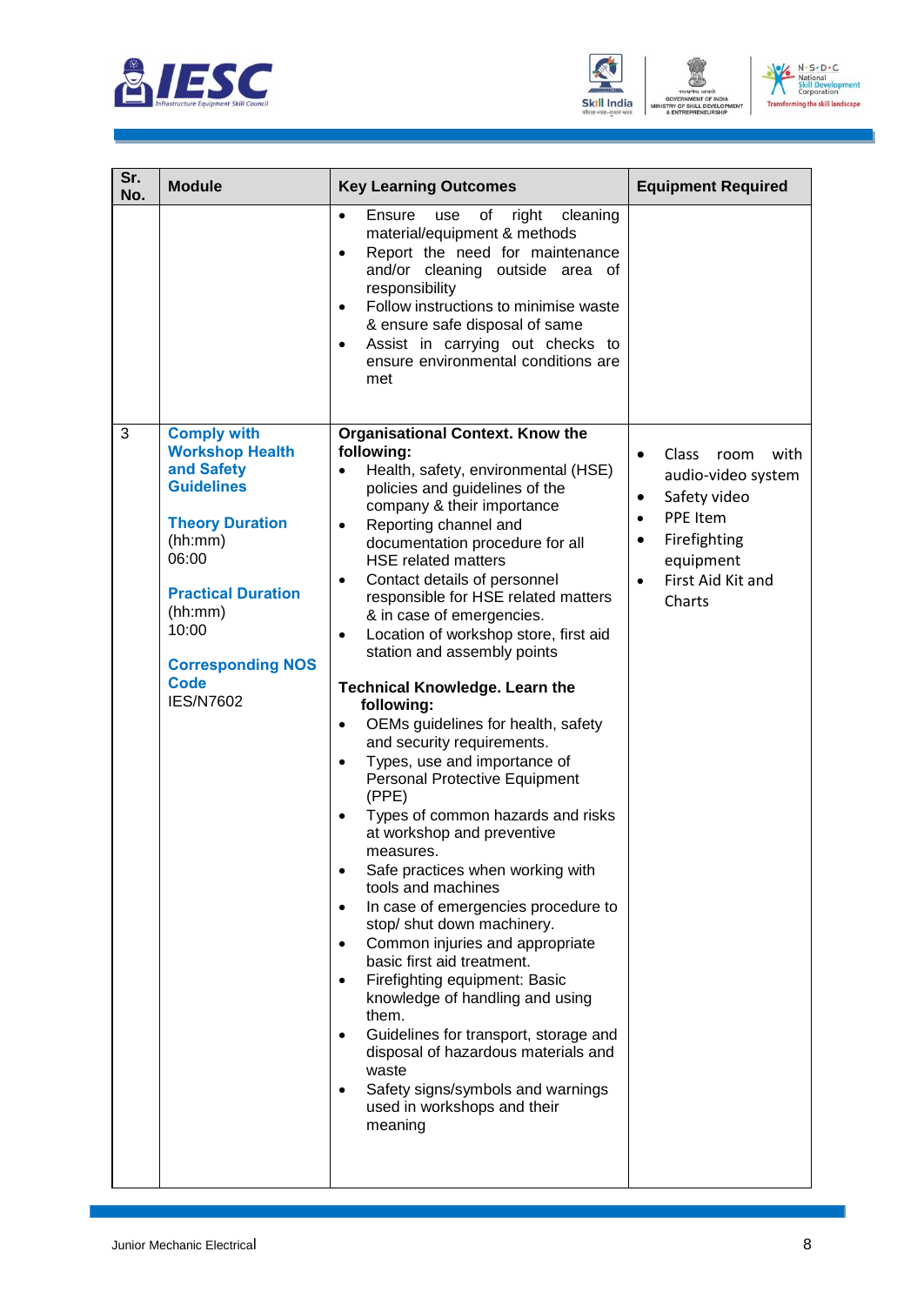





| Sr.<br>No. | <b>Module</b>                                                                                                                                                                                             | <b>Key Learning Outcomes</b>                                                                                                                                                                                                                                                                                                                                                                                                                                                                                                                                                                                           | <b>Equipment Required</b>                                     |  |  |
|------------|-----------------------------------------------------------------------------------------------------------------------------------------------------------------------------------------------------------|------------------------------------------------------------------------------------------------------------------------------------------------------------------------------------------------------------------------------------------------------------------------------------------------------------------------------------------------------------------------------------------------------------------------------------------------------------------------------------------------------------------------------------------------------------------------------------------------------------------------|---------------------------------------------------------------|--|--|
|            |                                                                                                                                                                                                           | <b>Skills - Core &amp; Professional</b>                                                                                                                                                                                                                                                                                                                                                                                                                                                                                                                                                                                |                                                               |  |  |
|            |                                                                                                                                                                                                           | In addition to the core and generic<br>$\bullet$<br>skills listed above<br>Use correct PPE and other safety<br>$\bullet$<br>gear while in the work shop.                                                                                                                                                                                                                                                                                                                                                                                                                                                               |                                                               |  |  |
|            |                                                                                                                                                                                                           | <b>Performance Criteria. Execute the</b><br>following:<br>Comply with safety, health,<br>$\bullet$<br>environment and security related<br>regulations & guidelines at work.<br>Carry out maintenance operations<br>$\bullet$<br>as per manufacturers and workshop                                                                                                                                                                                                                                                                                                                                                      |                                                               |  |  |
|            |                                                                                                                                                                                                           | related procedures<br>Correct use of Personal Protective<br>$\bullet$<br>Equipment (PPE) and other safety<br>gear at work site.<br>Lift and carry tools and equipment<br>$\bullet$<br>safely using correct procedures<br>Keep work area free from clutter,<br>$\bullet$<br>waste and spillage<br>Store tools & equipment at<br>$\bullet$<br>designated places only post use.<br>Operate fire extinguishers as<br>$\bullet$<br>applicable.<br>Support in administering basic first<br>$\bullet$<br>aid.<br>Record and report details as related<br>$\bullet$<br>to operations, incidents or accidents<br>as applicable. |                                                               |  |  |
|            |                                                                                                                                                                                                           |                                                                                                                                                                                                                                                                                                                                                                                                                                                                                                                                                                                                                        |                                                               |  |  |
|            | <b>Total Duration</b>                                                                                                                                                                                     | <b>Unique Equipment Required:</b>                                                                                                                                                                                                                                                                                                                                                                                                                                                                                                                                                                                      |                                                               |  |  |
|            | Electrical System with all related components/assemblies and<br>$\bullet$<br><b>Theory Duration</b><br>wiring harness.<br>50:00<br>Standard tools and equipment for dis-assembly & assembly.<br>$\bullet$ |                                                                                                                                                                                                                                                                                                                                                                                                                                                                                                                                                                                                                        |                                                               |  |  |
|            | <b>Practical Duration</b><br>110:00                                                                                                                                                                       | Class room with audio-video projection system<br>$\bullet$<br>Manufacturers Electrical Service/Repair Manual & Video<br>Safety video<br>$\bullet$                                                                                                                                                                                                                                                                                                                                                                                                                                                                      |                                                               |  |  |
|            |                                                                                                                                                                                                           | PPE Equipment: Helmet, gloves, earplugs, goggles, safety shoes<br>$\bullet$<br>Firefighting equipment and 'How to Use' Charts<br>$\bullet$<br>First Aid Box and 'How to Do' Charts<br>$\bullet$                                                                                                                                                                                                                                                                                                                                                                                                                        |                                                               |  |  |
|            |                                                                                                                                                                                                           |                                                                                                                                                                                                                                                                                                                                                                                                                                                                                                                                                                                                                        | Lab/workshop fully equipped for hydraulic service and repairs |  |  |

Grand Total Course Duration: **160 Hours, 0 Minutes**

*(This syllabus/ curriculum has been approved by Infrastructure Equipment Skill Council)*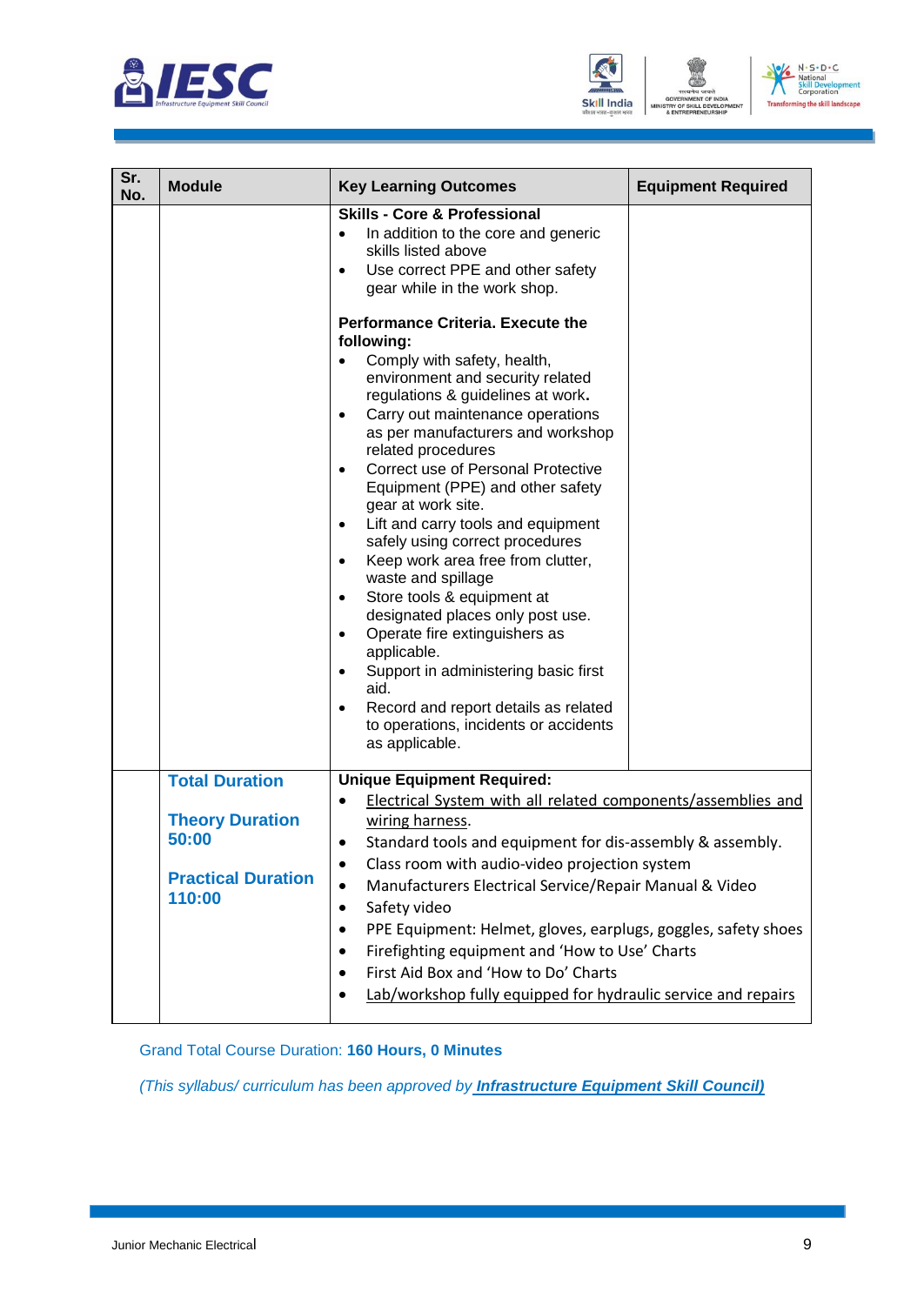



#### **Trainer Pre-requisites for Job role: "Junior Mechanic Electrical/ Elec tronic /Instrumentation" mapped to Qualification Pack: "IES/Q1106, v1.0"**

| Sr.<br>No.     | <b>Area</b>                                                   | <b>Details</b>                                                                                                                                                                                                                                                 |
|----------------|---------------------------------------------------------------|----------------------------------------------------------------------------------------------------------------------------------------------------------------------------------------------------------------------------------------------------------------|
| 1              | <b>Description</b>                                            | To deliver accredited training service, mapping to the curriculum detailed<br>above, in accordance with the Qualification Pack "IES/Q 1106 Version 1.0".                                                                                                       |
| $\overline{2}$ | <b>Personal</b><br><b>Attributes</b>                          | Aptitude for conducting training, with strong communication and<br>interpersonal skills. Passion for training and developing others; well-<br>organised; and a team player. Eager to learn and keep oneself updated<br>with the latest in the mentioned field. |
| 3              | <b>Minimum</b><br><b>Educational</b><br><b>Qualifications</b> | ITI / Diploma in Electrical/Electronic/Instrumentation                                                                                                                                                                                                         |
| 4a             | <b>Domain</b><br><b>Certification</b>                         | Certified<br>Job<br>Role:<br>for<br>"Junior<br>Mechanic<br>Electrical/Electronic/Instrumentation" mapped to QP: "IES/Q 1106 -<br>Version 1.0". Minimum accepted score 70%.<br>Desired: Certification Training in Electrical System Maintenance and<br>Repairs  |
| 4b             | <b>Platform</b><br><b>Certification</b>                       | Certified<br>for<br>Job<br>Role:<br>"Junior<br>Mechanic<br>Electrical/Electronic/Instrumentation" mapped<br>to Qualification<br>Pack:<br>SSC/1402. Minimum accepted score 70%.                                                                                 |
| 5              | <b>Experience</b>                                             | Around 3 to 4 years' experience in Electrical System maintenance<br>$\bullet$<br>and repairs.<br>Desirable: Should have conducted Electrical service training<br>$\bullet$<br>programs.                                                                        |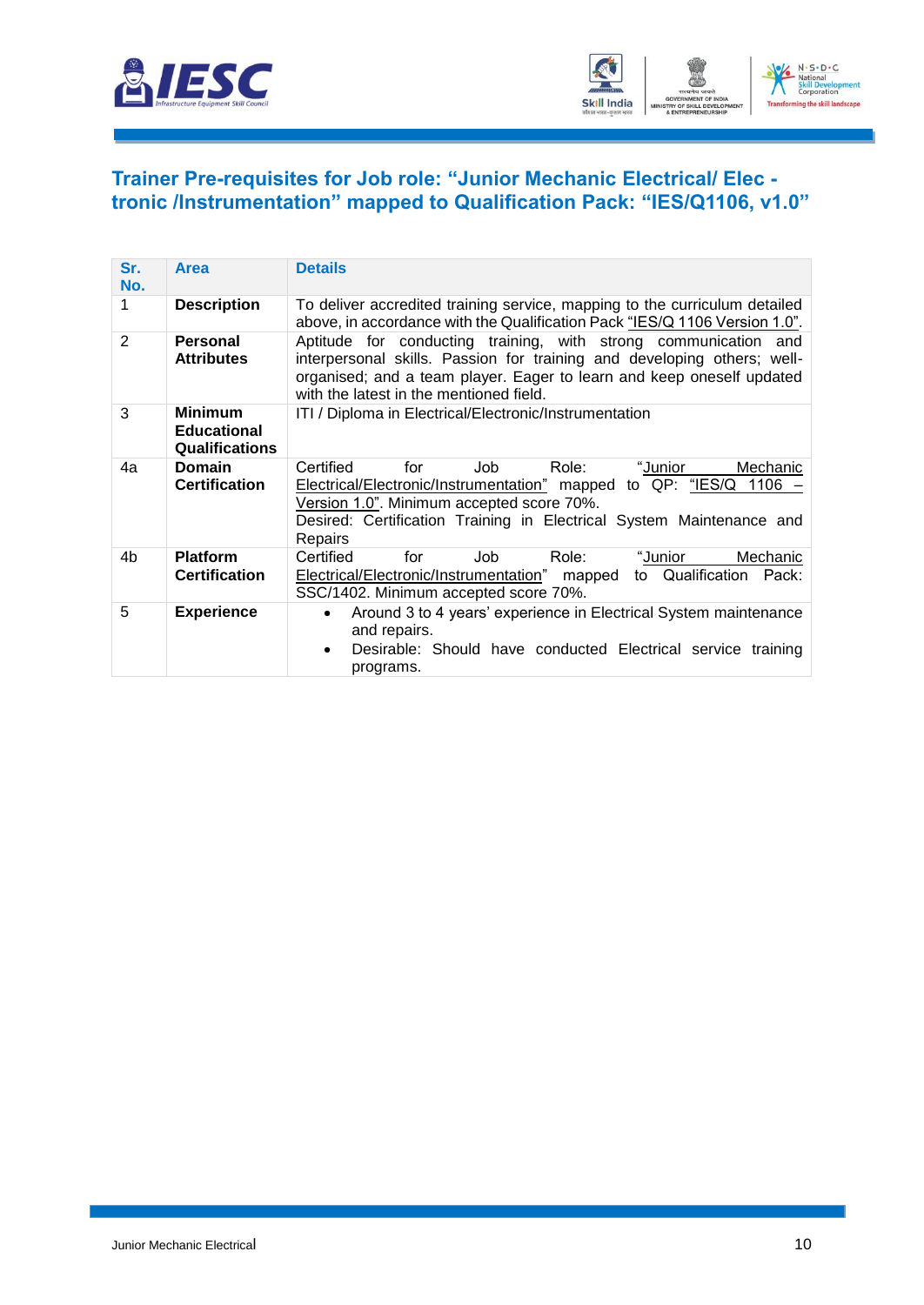



| <b>Assessment Criteria</b>  |                                                                                |  |
|-----------------------------|--------------------------------------------------------------------------------|--|
| <b>Job Role</b>             | Electrical/Electronics/<br><b>Junior</b><br>Mechanic<br><b>Instrumentation</b> |  |
| <b>Qualification Pack</b>   | <b>IES/Q 1106 Version 1.0</b>                                                  |  |
| <b>Sector Skill Council</b> | <b>Infrastructure Equipment</b>                                                |  |

| Sr.<br>No.    | <b>Guidelines for Assessment</b>                                                                                                                                                                                                                                                             |
|---------------|----------------------------------------------------------------------------------------------------------------------------------------------------------------------------------------------------------------------------------------------------------------------------------------------|
|               | Criteria for assessment for Qualification Pack has been laid down based on the NOS's. Each<br>Performance Criteria (PC) has been assigned marks proportional to its importance within<br>NOS and weightages have also been given among the NOSs accordingly.                                 |
| $\mathcal{P}$ | The assessment of the theory/knowledge will be based on written test/viva or both while skill<br>test shall be hands on practical. Behaviour and attitude will be assessed while performing<br>the assigned task.                                                                            |
| 3             | The assessment shall be done as per the guidelines formulated by IESC. The assessment<br>agencies in consultation with IESC will create unique question papers for theory/knowledge<br>and practical skills at each IESC accredited testing centres (as per assessment criteria<br>below)    |
| 4             | To pass the Qualification Pack, every trainee should score a minimum of 40% in each NOS<br>and 50% aggregate. In case of successfully passing only certain number of NOS's, the<br>trainee is eligible to take subsequent assessment on the balance NOS's to pass the<br>Qualification pack. |
|               |                                                                                                                                                                                                                                                                                              |
|               |                                                                                                                                                                                                                                                                                              |

|                                                                                                |                                                                                                                                     |               |                | <b>Marks Allocation</b> |                                   |
|------------------------------------------------------------------------------------------------|-------------------------------------------------------------------------------------------------------------------------------------|---------------|----------------|-------------------------|-----------------------------------|
| <b>NOS</b>                                                                                     | Performance criteria                                                                                                                | Total<br>Mark | Out of         | <b>Theory</b>           | <b>Skills</b><br><b>Practical</b> |
| <b>IES/N1106</b><br>Assist in repair and<br>maintenance<br>0f<br>infrastructure<br>equipment's | PC1. Assist in Inspecting and<br>testing electrical systems<br>equipment as<br>and<br>per<br>mechanic's instructions                |               | 4              |                         | 3                                 |
|                                                                                                | PC2.<br>Visual<br>Assist<br>in.<br>inspections<br>as<br>per<br>mechanic's instruction                                               |               | 3              | 0                       | 3                                 |
|                                                                                                | PC3. Ensure availability of<br>tools, spare parts, equipment<br>and supplies for repair work                                        | 41            | $\overline{2}$ |                         |                                   |
|                                                                                                | PC4. Assist in Installing new<br>fuses, electrical cables, or<br>power sources as required<br>manufacturer's<br>per<br>as<br>manual |               | 4              |                         | 3                                 |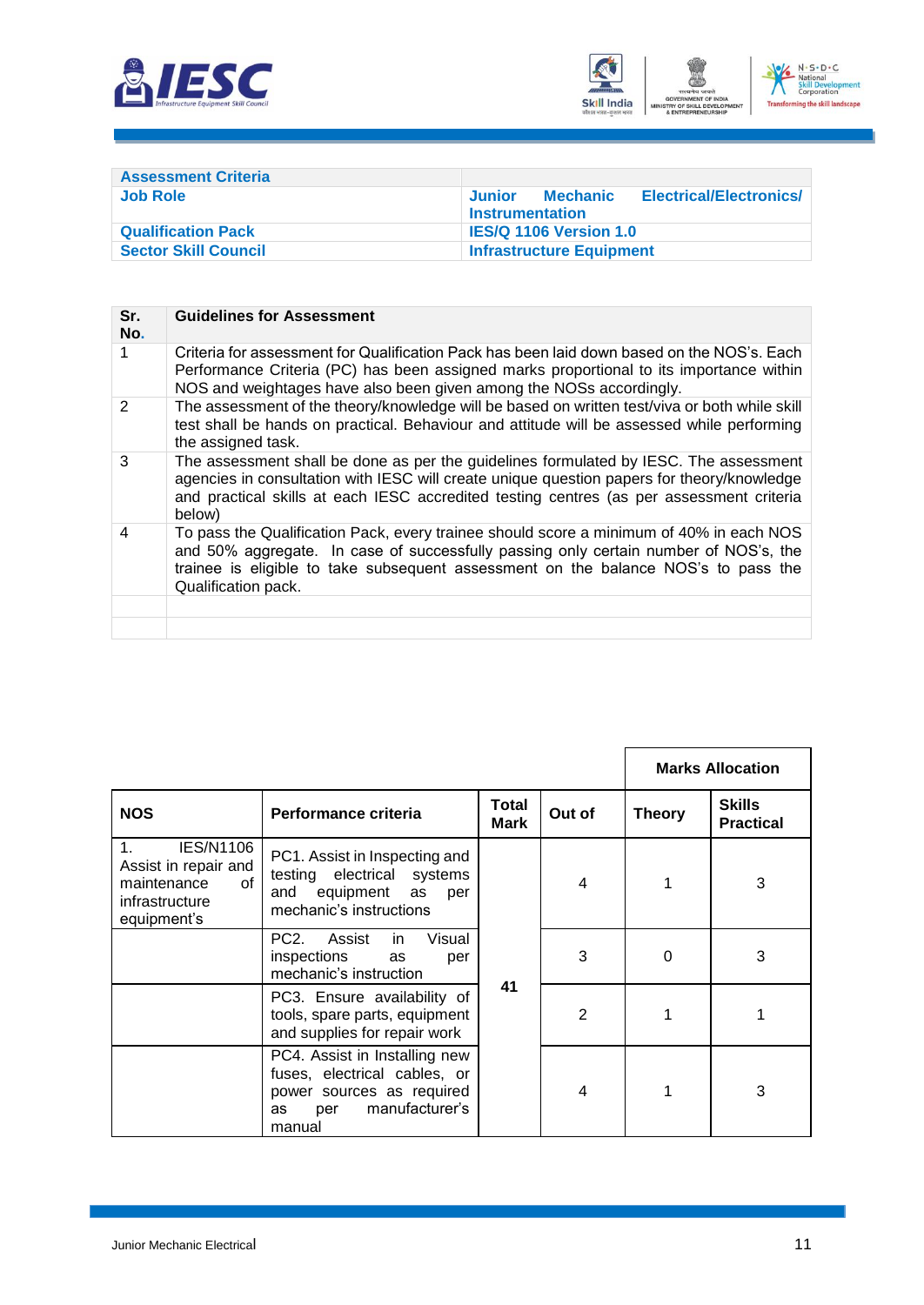



MIN

 $N \cdot S \cdot D \cdot C$ <br>
Mational<br>
Skill Development<br>
Corporation ing the skill landscape **Transf** 

|                                                                                                              | PC5. Locate circuit defects<br>such as blown fuses or<br>malfunctioning transistors as<br>per manufacturer's manual                                                                                                     |              | 4              | 1  | 3  |
|--------------------------------------------------------------------------------------------------------------|-------------------------------------------------------------------------------------------------------------------------------------------------------------------------------------------------------------------------|--------------|----------------|----|----|
|                                                                                                              | PC6.<br>Remove or<br>repair<br>circuit defects such as blown<br>fuses<br>malfunctioning<br>or<br>transistors<br>as<br>per<br>manufacturer's manual                                                                      |              | 4              | 1  | 3  |
|                                                                                                              | PC7. Assist to repair or<br>replace defective wiring and<br>relays in ignition, lighting, air-<br>conditioning,<br>and<br>safety<br>control<br>systems,<br>using<br>electrician's tools as per<br>manufacturer's manual |              | 4              | 1  | 3  |
|                                                                                                              | PC8. Assist in preparing<br>parts list for procurement                                                                                                                                                                  |              | 4              | 1  | 3  |
|                                                                                                              | PC9. Handle and dispose<br>based<br>waste<br>on<br>environmental guidelines at<br>the work place                                                                                                                        |              | 1              | 0  | 1  |
|                                                                                                              | PC10.<br>Follow<br>the<br>maintenance schedule<br>as<br>per manufacturer's manual                                                                                                                                       |              | 1              | 0  | 1  |
|                                                                                                              | PC11. Assist in replacing the<br>scheduled spare parts as per<br>mechanic's instruction                                                                                                                                 |              | $\overline{2}$ | 1  | 1  |
|                                                                                                              | PC12. Replenish / change<br>the consumables as per<br>service manual                                                                                                                                                    |              | 1              | 0  | 1  |
|                                                                                                              | PC13.<br>visual<br>Perform<br>inspection to verify proper<br>functioning<br>οf<br>electronic/electrical<br>components<br>as<br>per<br>manufacturer's manual                                                             |              | 1              | 0  | 1  |
|                                                                                                              | PC14. Check the Control<br>Panel for warning as per<br>manufacturer's manual                                                                                                                                            |              | 4              | 1  | 3  |
|                                                                                                              | PC15. Ensure cleaning of<br>electronic components as<br>per manufacturer's manual                                                                                                                                       |              | $\overline{2}$ | 1  | 1  |
|                                                                                                              |                                                                                                                                                                                                                         | <b>Total</b> | 41             | 10 | 31 |
| <b>IES/N7801</b><br>2.<br>Maintain the work<br>tools<br>and<br>area,<br>machine to support<br>the operations | PC1. Ensure safe handling of<br>materials,<br>machinery,<br>equipment and tools                                                                                                                                         | 27           | $\overline{2}$ | 1  | 1  |
|                                                                                                              | PC2. Assist in carrying out<br>checks<br>the<br>to<br>ensure<br>environmental<br>conditions<br>required are met                                                                                                         |              | 4              | 1  | 3  |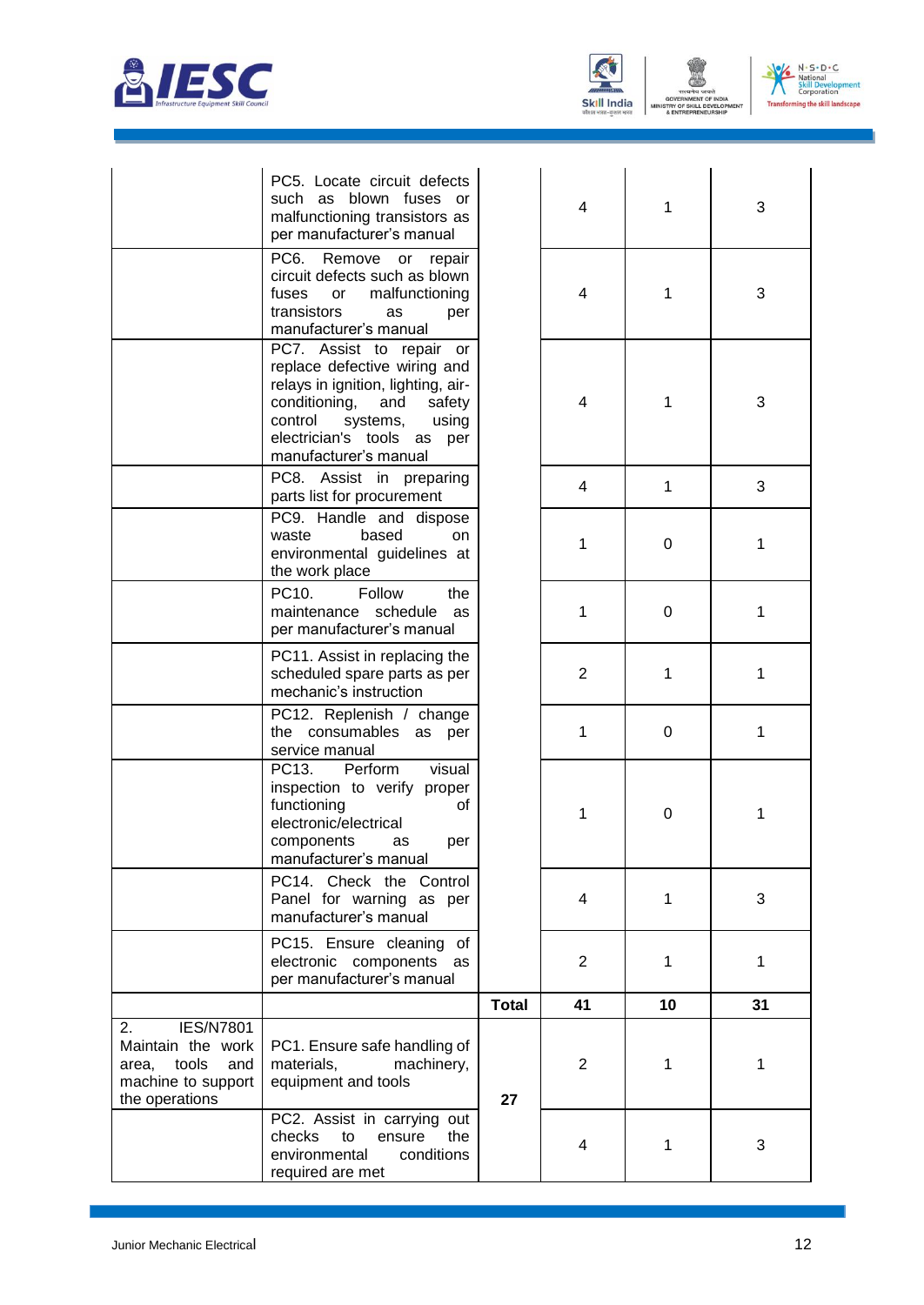



MIN

 $N \cdot S \cdot D \cdot C$ <br>
Mational<br>
Skill Development<br>
Corporation **Transf** ing the skill landscape

|                                                                                               | PC3. Follow correct lifting<br>and handling procedures                                                                                                                      |              | 4              | 1           | 3              |
|-----------------------------------------------------------------------------------------------|-----------------------------------------------------------------------------------------------------------------------------------------------------------------------------|--------------|----------------|-------------|----------------|
|                                                                                               | PC4. Follow instructions with<br>materials<br>regard<br>to<br>to<br>minimize waste                                                                                          |              | 1              | 0           | 1              |
|                                                                                               | PC5. Ensure a clean and<br>hazard free working area                                                                                                                         |              | $\mathbf{1}$   | 0           | 1              |
|                                                                                               | PC6.<br>Maintain tools<br>and<br>equipment<br>as<br>per<br>organization guidelines and<br>manufacturer's instructions                                                       |              | 3              | 1           | $\overline{2}$ |
|                                                                                               | PC7. Report the need for<br>maintenance and/or cleaning<br>outside<br>your<br>0f<br>area<br>responsibility                                                                  |              | $\overline{2}$ | 1           | 1              |
|                                                                                               | PC8.<br>unsafe<br>Report<br>other<br>equipment<br>and<br>dangerous occurrences                                                                                              |              | 1              | 0           | 1              |
|                                                                                               | PC9. Ensure good condition<br>of the appropriate machine<br>guards for equipment                                                                                            |              | $\overline{2}$ | 1           | 1              |
|                                                                                               | PC10.<br>of<br>Ensure<br>use<br>appropriate<br>cleaning<br>equipment and<br>methods<br>appropriate for the work to be<br>carried out                                        |              | 4              | 1           | 3              |
|                                                                                               | PC11. Carry out cleaning<br>according to schedules and<br>limits of responsibility                                                                                          |              | $\overline{2}$ | 1           | 1              |
|                                                                                               | PC12. Ensure safe disposal<br>of waste                                                                                                                                      |              | $\mathbf{1}$   | $\mathbf 0$ | 1              |
|                                                                                               |                                                                                                                                                                             | <b>Total</b> | 27             | 8           | 19             |
| <b>IES/N7602</b><br>3.<br>Comply<br>with<br>workshop<br>health<br>safety<br>and<br>guidelines | PC1. Comply with safety,<br>health,<br>security<br>and<br>environment<br>related<br>regulations/ guidelines as per<br>organizational/<br>manufacturer's policy              |              | 2              | 1           | 1              |
|                                                                                               | PC2. Carry out maintenance<br>operations<br>as<br>the<br>per<br>manufacturer's<br>and<br>workshop related health and<br>safety guidelines/ standard<br>operating procedures | 27           | 4              | 1           | 3              |
|                                                                                               | PC <sub>3</sub> .<br>Follow<br>safety<br>regulations and procedures<br>with<br>regard<br>service<br>to<br>workshop hazards and risks                                        |              | $\overline{2}$ | 1           | 1              |
|                                                                                               | PC4.<br>Use<br>appropriate<br>protective<br>clothing/<br>equipment for specific tasks<br>and work conditions as per<br>service manual                                       |              | 4              | 1           | 3              |